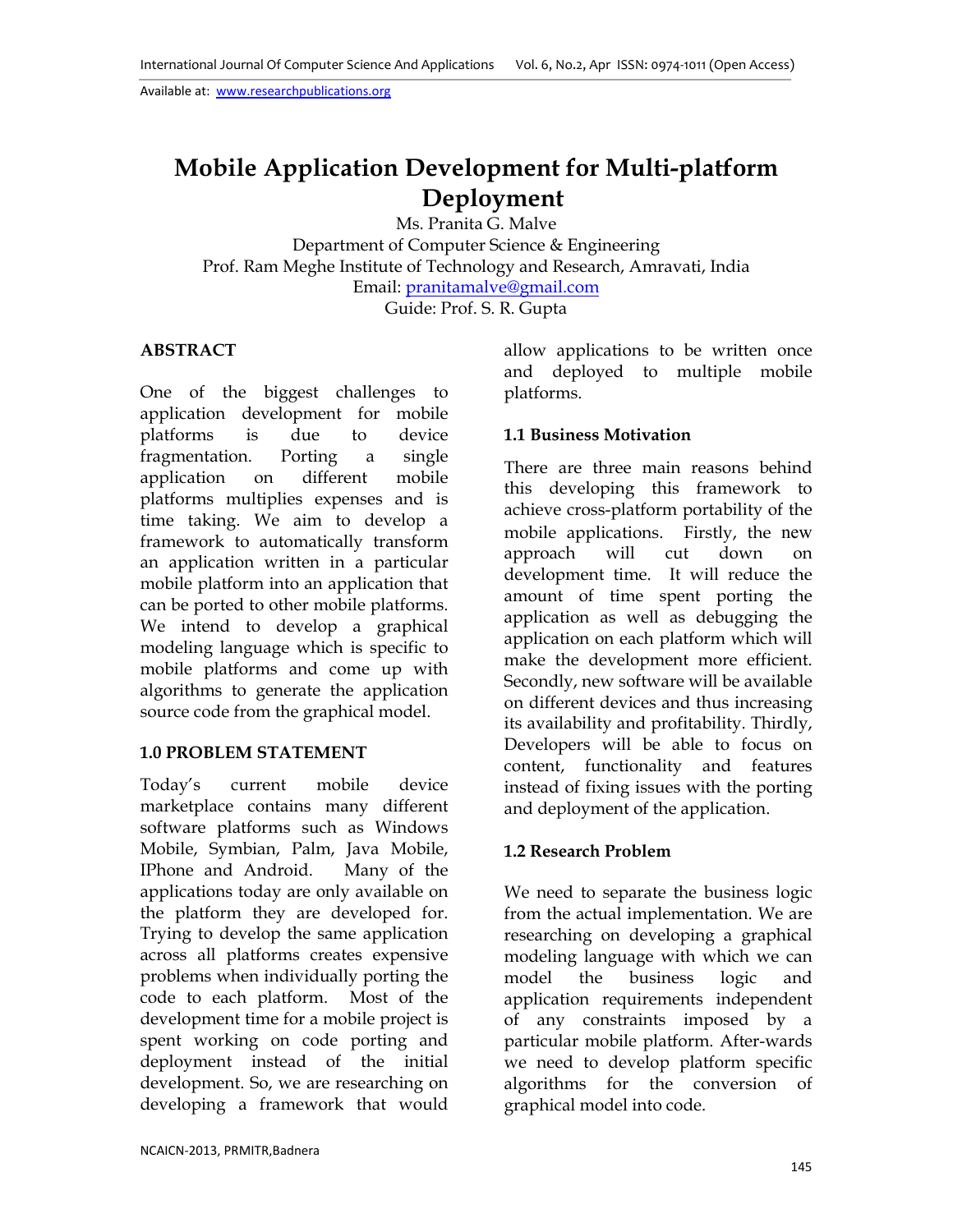## **2.0 LITERATURE REVIEW**

While developing the cross-platform portability for mobile applications, the major concern is to make the mobile applications work in the heterogeneous environments. Some studies to be considered in this research are Object Migration in heterogeneous environments, different implementations of Middleware to migrate with an adaptation of its state and implementation at runtime.

Systems, which rely on languagedependent serialization formats, do not support heterogeneous environments. But *Peter and Guyennet* [4] suggest some approaches to achieve object mobility using CORBA in large-scale systems. Even good amount of work has been done on Web service object migration by *Hammerschmidt and Linnemann* [5]. However, this migration in the system is based on Java serialization, which does not support dynamic adaptation of state and implementation code.

As *Hallsteinsen et. al.* [6] suggested a framework MADAM, a work on flexible planning-based middleware for contextaware mobile application. This component framework has applications which are composed of components. These components can be reconfigured as per their context. Their adaptation is restricted to a custom component framework.

*Kunze et. al.* [2] suggested DEMAC which focuses on distributed execution of mobile processes using process description language. This is interpreted by infrastructure components for process execution. But, DEMAC does

not support self-adaptive migration as only process description is transferred. Since it does not support an MDA development approach, parsing mobile process at each step leads to higher processing resources.

*Ishikawa et al.* [3] describe the mobile processes with BPEL. They describe a proprietary behavior description for mobile agent systems, which can migrate Web services on other machines. However, context is not supported sufficiently.

*Schmidt and Hauck* [1] present a design of SAMProc, a middleware for selfadaptive mobile processes in heterogeneous environments. This supports complete migration of services and allows adaptation of the application to the current device's application context. The self-adaptive mobile processes allow the abstract specification of an application's functionality as well as interactions and deployment aspects.

## **3.0 SOLUTION APPROACHES**

The solution approach to accomplish the cross-platform portability of mobile application would include application development using a Model-driven Architecture approach. This would include determining the software incompatibility set between different platforms and then developing Plug-ins specific for each platform so as to meet the software incompatibilities. So, the applications would be developed using the common set of software functionality existing between different mobile platforms and then wiring these modules with platform specific Plug-ins to produce the full-fledged application.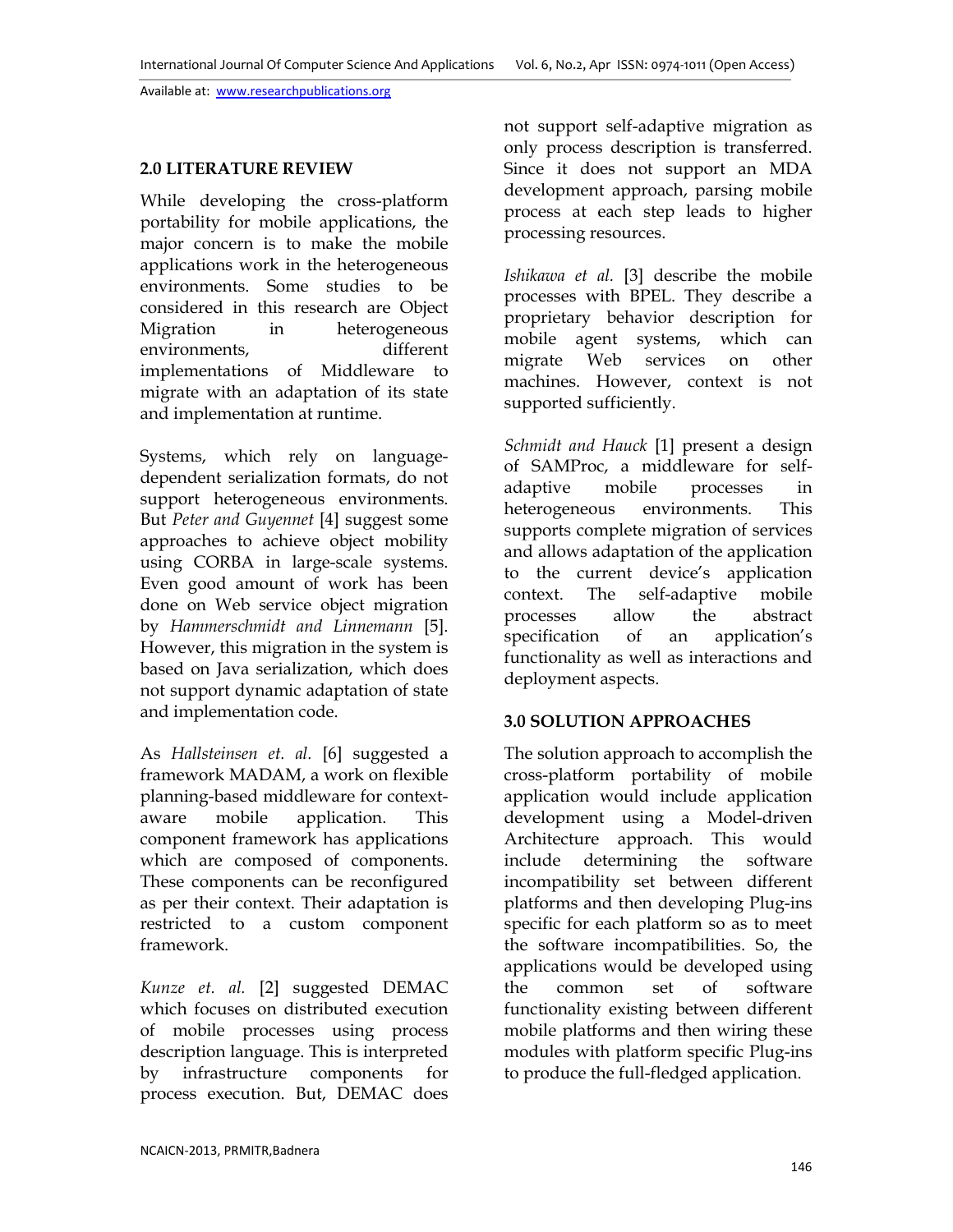The developer has just to code the application logic, interaction and deployment aspects, and functionality in each of the component.





These components would specifically be coded using a platform-independent set of libraries. Then, the mobile processes are converted into adaptive processes by the Middleware part. This part may include some kind of MDA language or a scripting language like BPEL to convert the processes into self-adaptive objects that are able to migrate over the platforms. These applications with additions of link libraries from the plugins would automatically generate a platform-specific mobile application.

#### **3.1 MDA Approach**

MDA provides an open, vendor-neutral approach to the challenges of business and technology change. MDA separates business and application logic from underlying platform technology. Platform independent models specify the business functionality and behavior of an application separate from a

technology specific code that implements it.

*Platform Independent Model:* Based on common software support we specify various aspects of our application using a suitable modeling language rather than programming manually. These models would later on be translated into executable code for a specific platform. This transformation is implemented using a Model transformation which is an iterative process.

*Platform Specific Model* which specifies how the system is implemented. It determines how the PIM executes in the target deployment environment. A PIM is used as foundation for mapping into one or more platform specific models. Such a PSM describes in detail how the PIM is implemented on a specific platform, or in a certain technology. PSMs are also expressed in UML adding constraints and implementation details.

*Platform Model* is the final product and corresponding to code written in a specific programming language for a specific application.

## **3.2 Multi-language, multi-target compiler**

We propose to build a multi-language, multi-target source to source compiler. This compiler could take the source code of one language/platform as input and generate executable code for other platforms. This compiler would have a front end for each target platform. This front end would perform the syntactic and semantic analysis and translation to a lower level representation of the source code. The output of the front end would be a parse tree or Abstract Syntax Tree. The middle-end of this compiler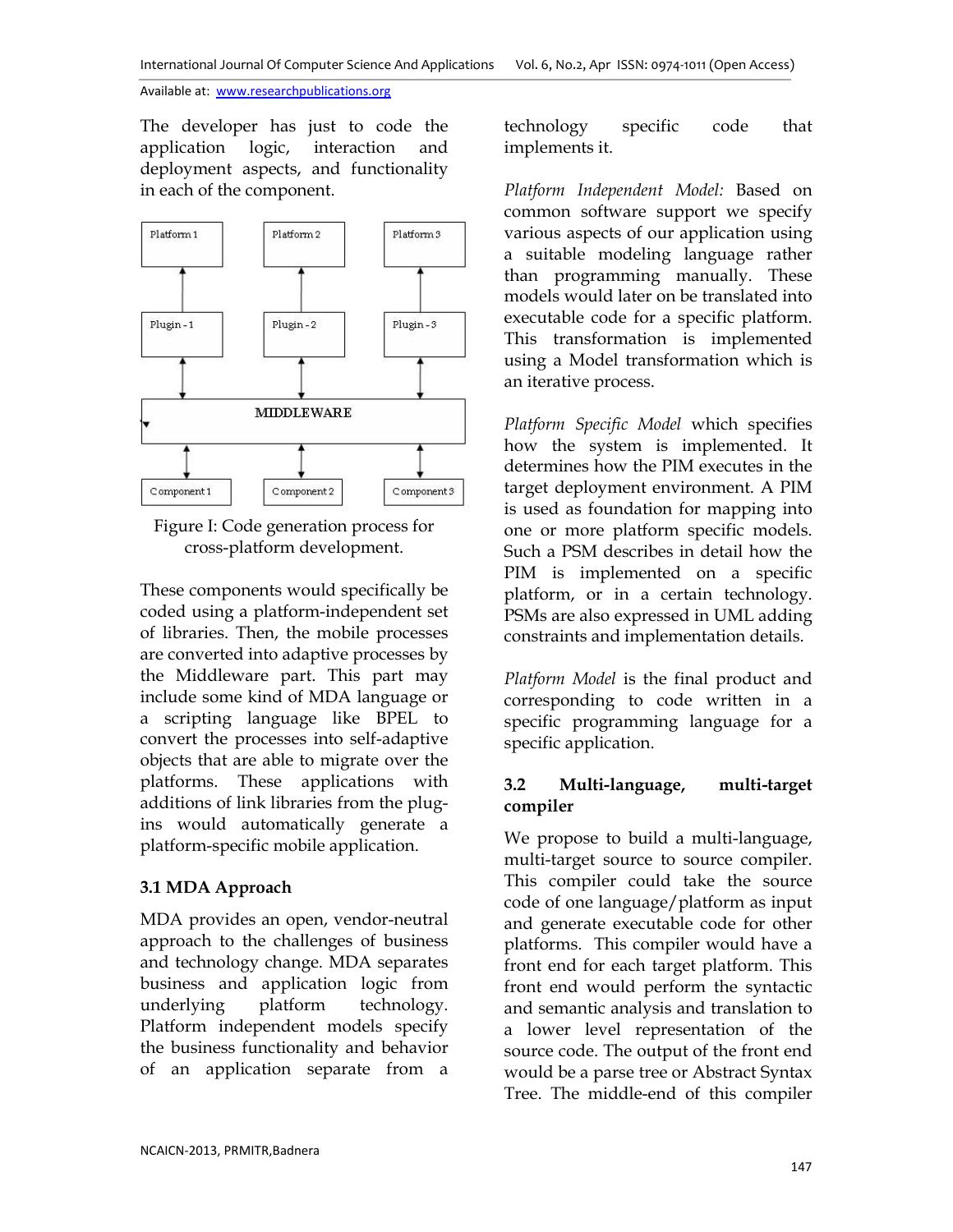would perform code optimization, dead code elimination, dynamic analysis and other code fix-ups.



Figure II: Operation of a typical multilanguage, multi-target compiler.

This optimized code will form the input of the compiler backend. This backend would be different from the normal compiler backend in the sense that it would not generate assembly code but rather would do code transformation so as to generate code for different platforms. The generated code could then be compiled against the platform specific compilers to produce the executable.

# **3.3 Graphical Modeling Tool**

In order to apply and test the design concepts, a graphical modeling tool called Mobile Application Modeler (MobiAppModeler) will be created. Following are the basic steps that would be done in order to accomplish this.

1. The MobiAppModeler tool would be created such that users could specify the services and functionality that they want in their application.



Figure III: Graphical Modelling Tool

- 2. This tool will have a set of GUI building blocks such as screens, buttons, textbox, combobox, frames, panels etc.
- 3. Using these GUI elements the user would be able to build each of the screen, its contents, set the properties of GUI elements used, set events and triggers and set the transition between different screens in their application.
- 4. Internally a state machine will be built by the tool which will record all the events and transitions.
- 5. Finally, the tool would give the user option to generate code for any of the following mobile platforms: Android, JavaME, iPhone
- 6. The generated application source code will be compiled and generate an executable that could be run on the selected mobile platform.